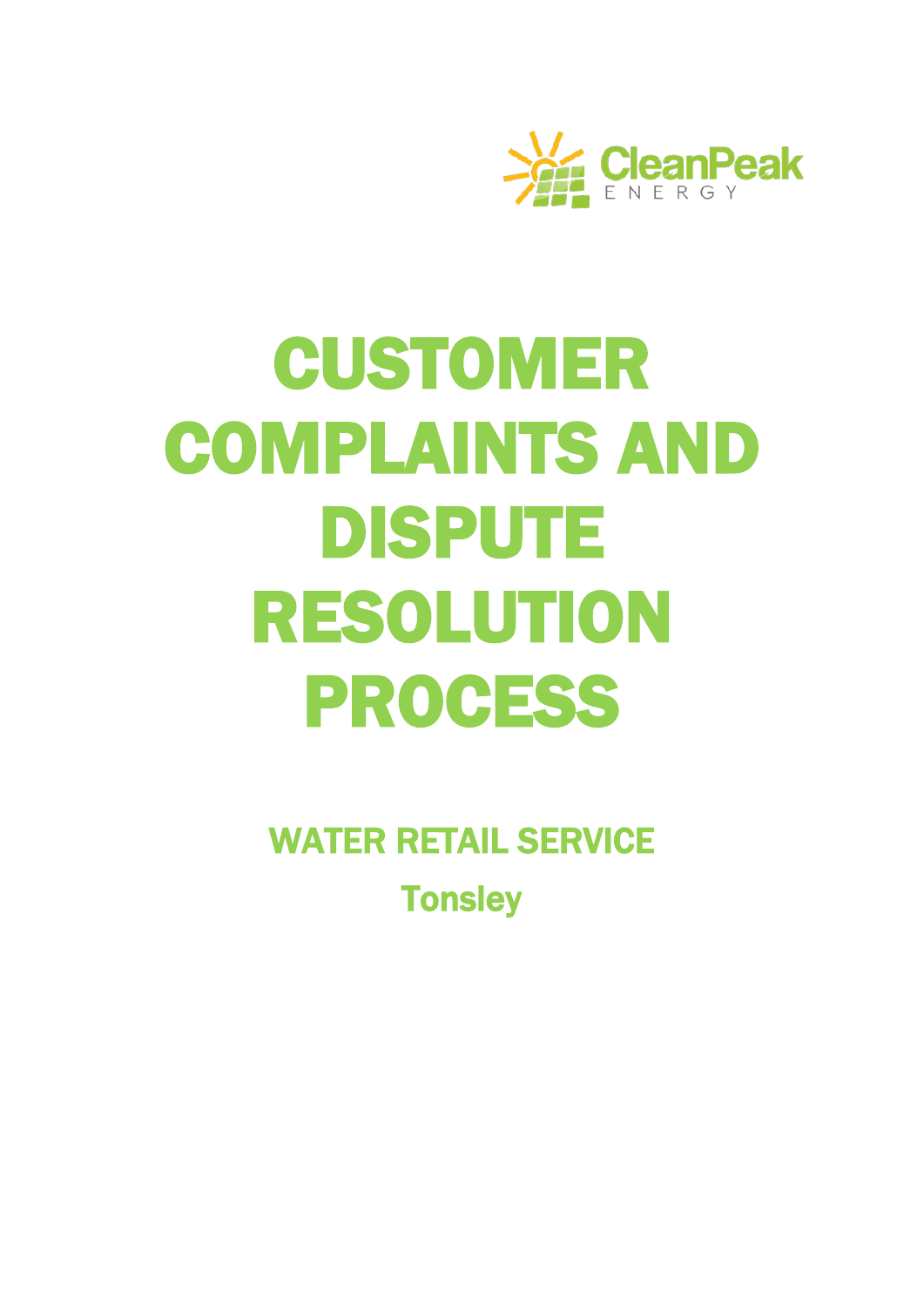# Table of Contents

| 1.      | <b>DEFINITIONS</b>                                            | 3 |
|---------|---------------------------------------------------------------|---|
| $2_{-}$ | <b>INTRODUCTION</b>                                           | 3 |
| З.      | <b>PURPOSE</b>                                                | 3 |
| 4.      | <b>COMPLAINTS AND DISPUTE RESOLUTION</b>                      | 4 |
| 5.      | CPE TONSLEY'S COMMITMENT TO COMPLAINTS AND DISPUTE RESOLUTION | 5 |
| 6.      | <b>COMPLAINTS MANAGEMENT GUIDING PRINCIPLES</b>               | 5 |
| 7.      | <b>HOW TO MAKE A COMPLAINT</b>                                | 5 |
| 8.      | <b>CPE TONSLEY CUSTOMER CHARTER</b>                           | 7 |
| 9.      | <b>PRIVACY</b>                                                | 7 |
|         | <b>10. REFERENCES</b>                                         | 7 |
|         |                                                               |   |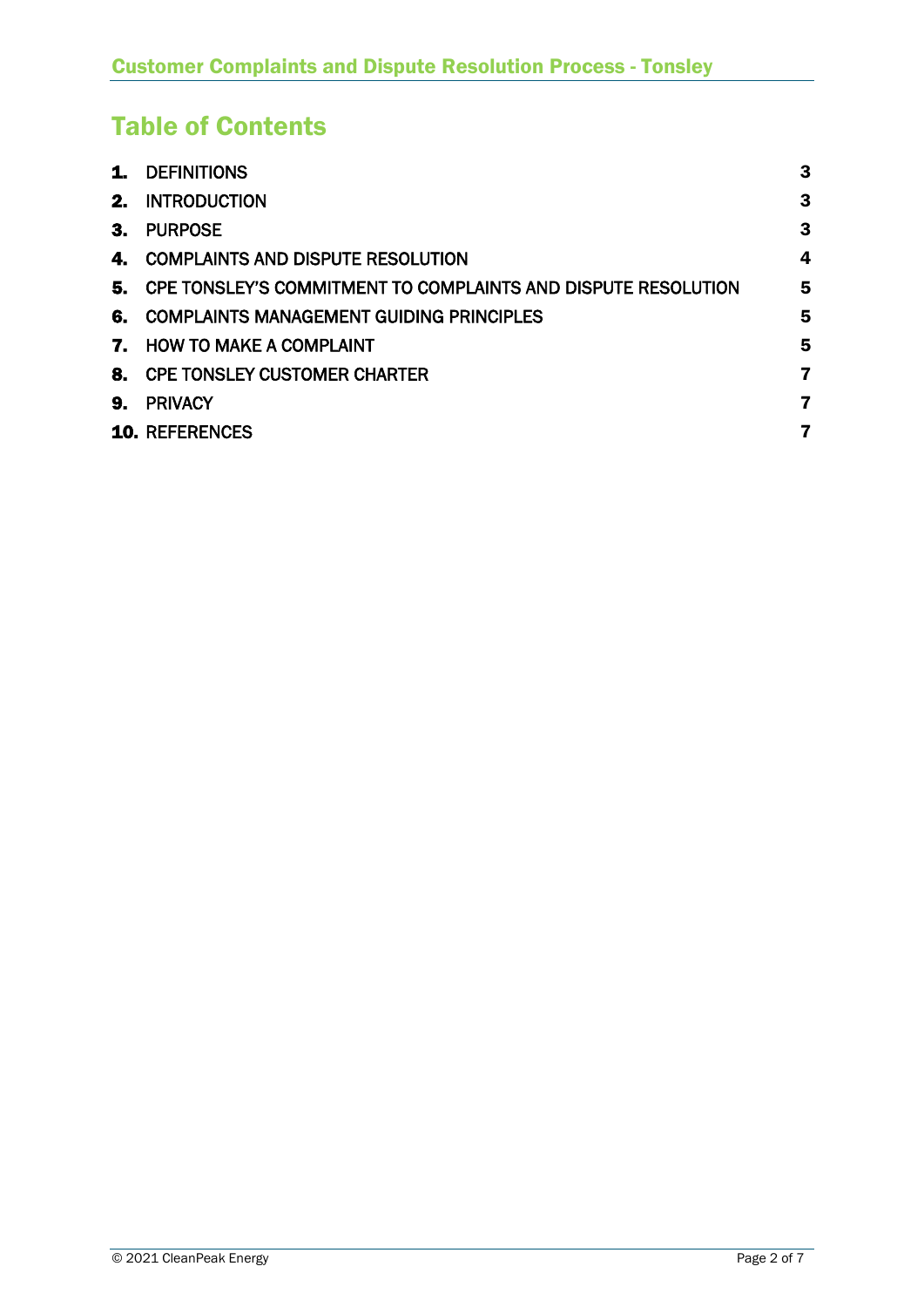# **1.** DEFINITIONS

| <b>Term</b>                     | <b>Definition</b>                                                                                                                                                                                                                   |                                                                                                         |  |  |
|---------------------------------|-------------------------------------------------------------------------------------------------------------------------------------------------------------------------------------------------------------------------------------|---------------------------------------------------------------------------------------------------------|--|--|
| business day                    | A day that is not a Saturday, a Sunday or a public holiday in the<br>State of South Australia.                                                                                                                                      |                                                                                                         |  |  |
| complaint                       | An expression of dissatisfaction made to an organisation,<br>related to its products, services, staff or the handling of a<br>complaint, where a response or resolution is explicitly or<br>implicitly expected or legally required |                                                                                                         |  |  |
| customer                        | The beneficiary of a product or service supplied by the<br>licensee. A Beneficiary can be an organisation or a person                                                                                                               |                                                                                                         |  |  |
| <b>ESCOSA</b>                   | <b>Essential Services Commission of South Australia</b>                                                                                                                                                                             |                                                                                                         |  |  |
| <b>EWOSA</b>                    | Energy and Water Ombudsman of South Australia                                                                                                                                                                                       |                                                                                                         |  |  |
| first point of contact          | The employee, company contractor or agent who first received<br>the customer complaint, compliment or suggestion                                                                                                                    |                                                                                                         |  |  |
| investigation                   | An investigation is required if:                                                                                                                                                                                                    |                                                                                                         |  |  |
|                                 | a)                                                                                                                                                                                                                                  | A response cannot be provided to a customer based on<br>information that is available to us at the time |  |  |
|                                 | b)                                                                                                                                                                                                                                  | An inspection of the property is required                                                               |  |  |
|                                 | C)                                                                                                                                                                                                                                  | A complaint is received about the behaviour of a staff<br>member or a complaint about a contractor:     |  |  |
| regulatory service<br>standards |                                                                                                                                                                                                                                     | Timeframes for response to complaints as determined by<br>ESCOSA from time to time                      |  |  |
| suggestion                      | Advice, recommendation or comment from a customer that<br>proposes to lead to some improvement in [Licensee's] ability to<br>deliver a higher level of customer service                                                             |                                                                                                         |  |  |

# **2.** INTRODUCTION

- 2.1 CPE Tonsley Pty Ltd was issued with a water retail licence for the sale and supply of non-drinking water on 23 September 2020. The Water Retail Code – Minor and Intermediate Retailers sets out requirements we must comply with in relation to the provision of our water services.
- 2.2 More information on these requirements can be found in our Customer Charter at [www.cleanpeaktonsley.com.au.](http://www.cleanpeaktonsley.com.au/)

# **3.** PURPOSE

3.1 This document outlines our customer complaints and dispute resolution processes detailing the requirements for recording, managing and responding to complaints received and the escalation process. This document should be read in conjunction with our Customer Charter and other policies where specified.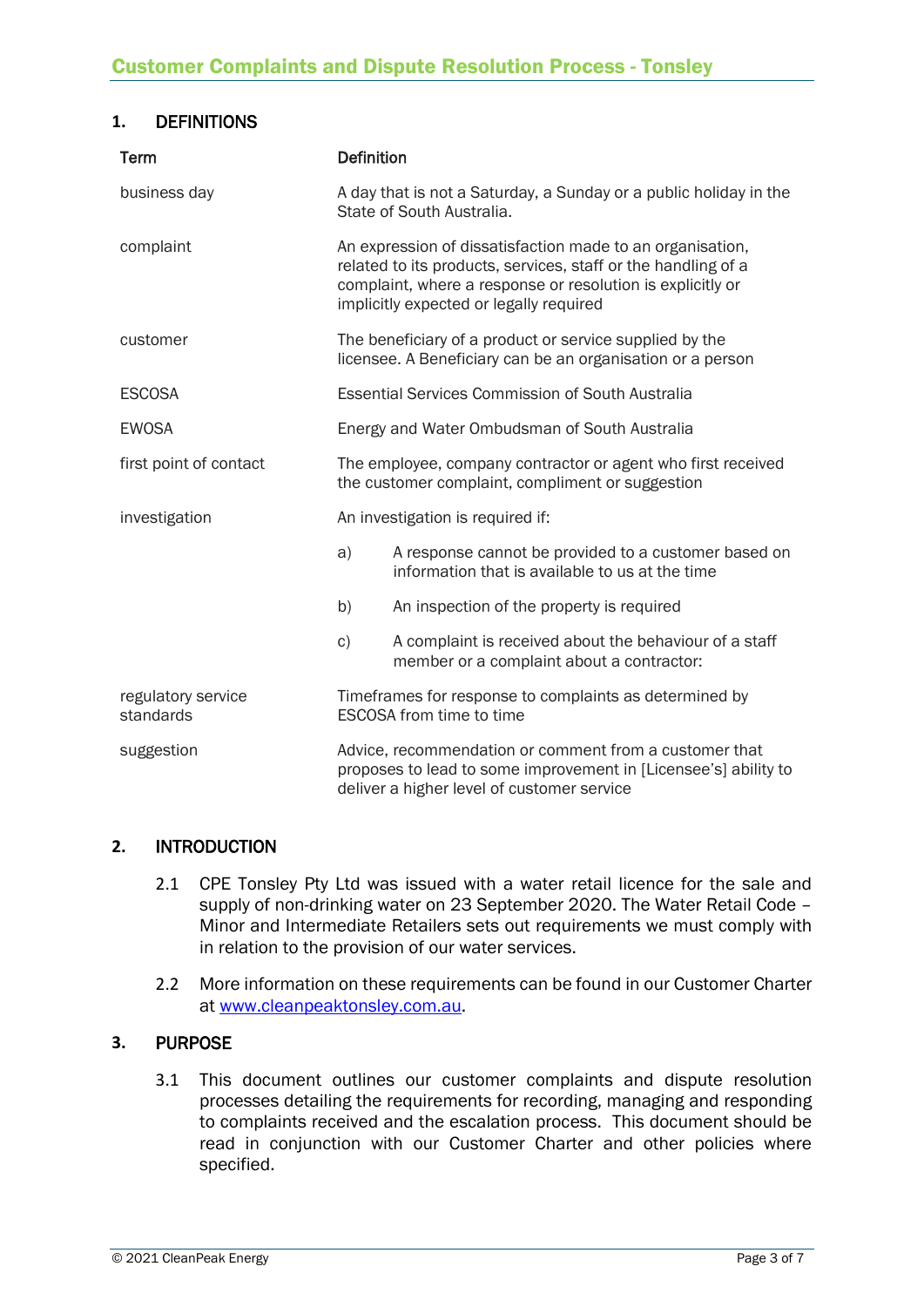- 3.2 This process applies to all complaints received from external customers and consumers via telephone, in writing, in person or electronically.
- 3.3 The process ensures that customers are fully aware of the channels available to them to raise complaints about our services. It also ensures that accurate information is collected and can be used to analyse trends and areas for improvement.
- 3.4 This document is reviewed periodically and may be subject to change.This contract covers the sale and supply by us of a retail service to your supply address.

# **4.** COMPLAINTS AND DISPUTE RESOLUTION

- 4.1 CPE Tonsley welcomes feedback including the lodgement of any complaints you may have as a customer (either property owner or tenant) with our service. It provides us with an opportunity to maintain your confidence and trust as well as improve our customer service.
- 4.2 We consider complaints as an opportunity to better understand dissatisfaction with our service, and provide you with a response in order to arrive at a resolution. It may be related to our products, services, or the complaints handling process itself. If you are dissatisfied with any aspect of our services or products, please contact us so that we can resolve your concerns.
- 4.3 CPE Tonsley will:
	- (a) Ensure enquiries, complaints and dispute resolution is available to our customers via:
		- (i) Telephone
		- (ii) E-mail
		- (iii) Written correspondence
		- (iv) Website
		- (v) In person
	- (b) Provide a source of customer-related information as directed by the Water Retail Code including our Customer Charter and Standard Customer Contract
	- (c) Provide early resolution of customer complaints and resolve matters at the first point of contact where possible
	- (d) Ensure customer complaints are dealt with in a fair reasonable and timely manner
	- (e) Assist customers who may require an interpreter service by referral to the relevant body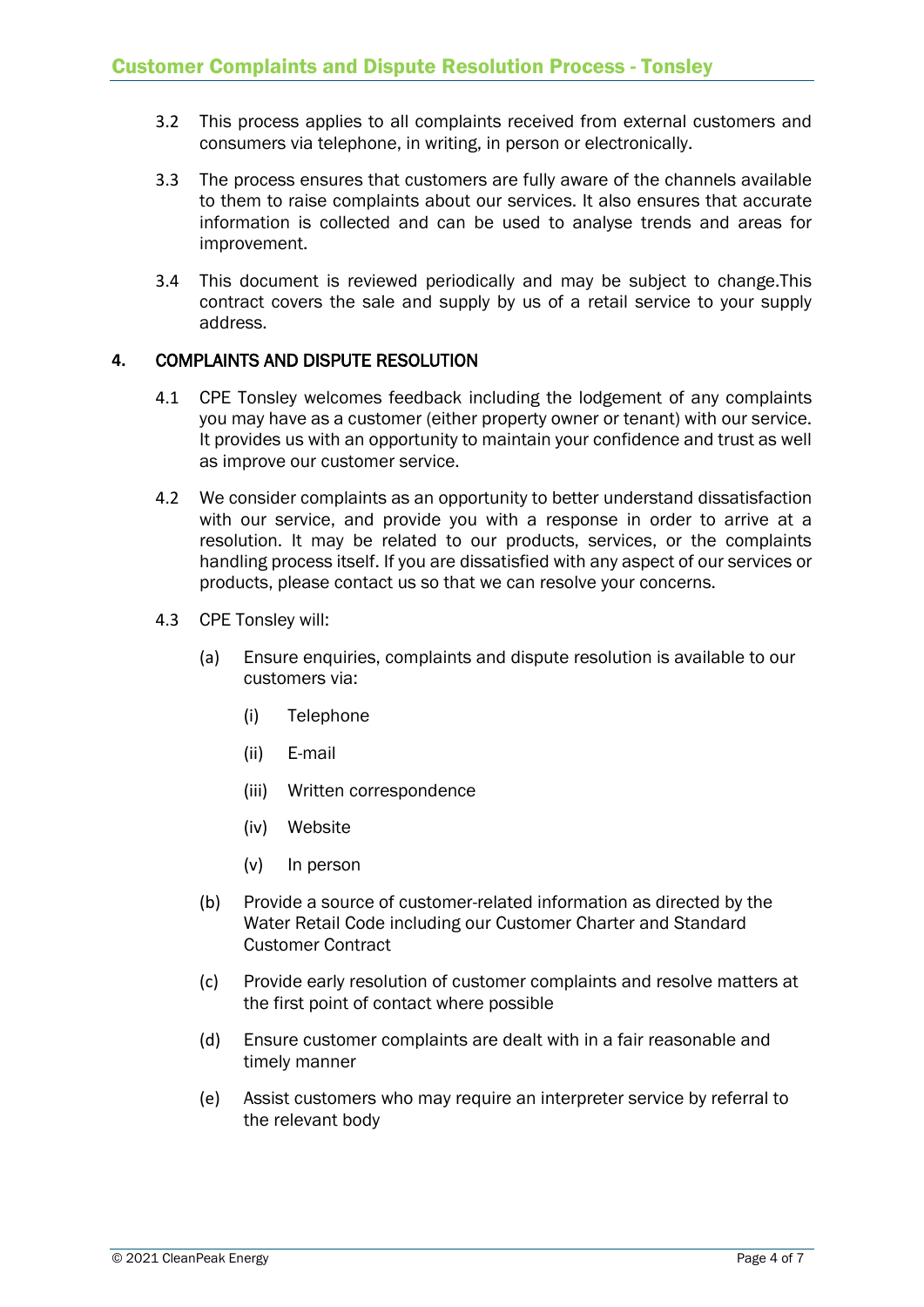# **5.** CPE TONSLEY'S COMMITMENT TO COMPLAINTS AND DISPUTE RESOLUTION

- 5.1 CPE Tonsley will ensure our staff and contractors are equipped with the necessary knowledge and skills to provide quality service to customers. We will address customer concerns with a view to resolving issues in a friendly, timely and efficient manner. We will:
	- (a) Listen to your concerns
	- (b) Identify ourselves
	- (c) Ensure that our correspondence has a contact name and telephone number
	- (d) Respect your right to privacy
	- (e) Provide you with high quality information and advice
	- (f) Make an accurate record of the contact so the matter can be tracked, monitored and reported
	- (g) Provide information and guidelines in plain language
- 5.2 When contacting us with a complaint, we ask our customers to:
	- (a) Treat us with courtesy
	- (b) Be honest in all your dealings with us
	- (c) Provide us with information when requested to help us address the issue

# **6.** COMPLAINTS MANAGEMENT GUIDING PRINCIPLES

- 6.1 We are committed to following the complaints management guiding principles when handling your complaints:
	- (a) People focus We are people-focused and have a proactive approach to seeking and receiving feedback and complaints, and demonstrate a strong commitment to addressing any issues raised within a reasonable timeframe.
	- (b) Ensuring no detriment to complainant All reasonable steps should be taken to ensure that complainants are not adversely affected because of a complaint made by them or on their behalf.
	- (c) Visibility and transparency We will ensure that information about how and where a complaint may be made to or about us is well-publicised.
	- (d) Accessibility Complainants can easily access the complaints management process and the methods of making complaints will be flexible.
	- (e) No charges A complainant will not be charged a fee to complain.

# **7.** HOW TO MAKE A COMPLAINT

7.1 There are two ways to contact and lodge a complaint with us: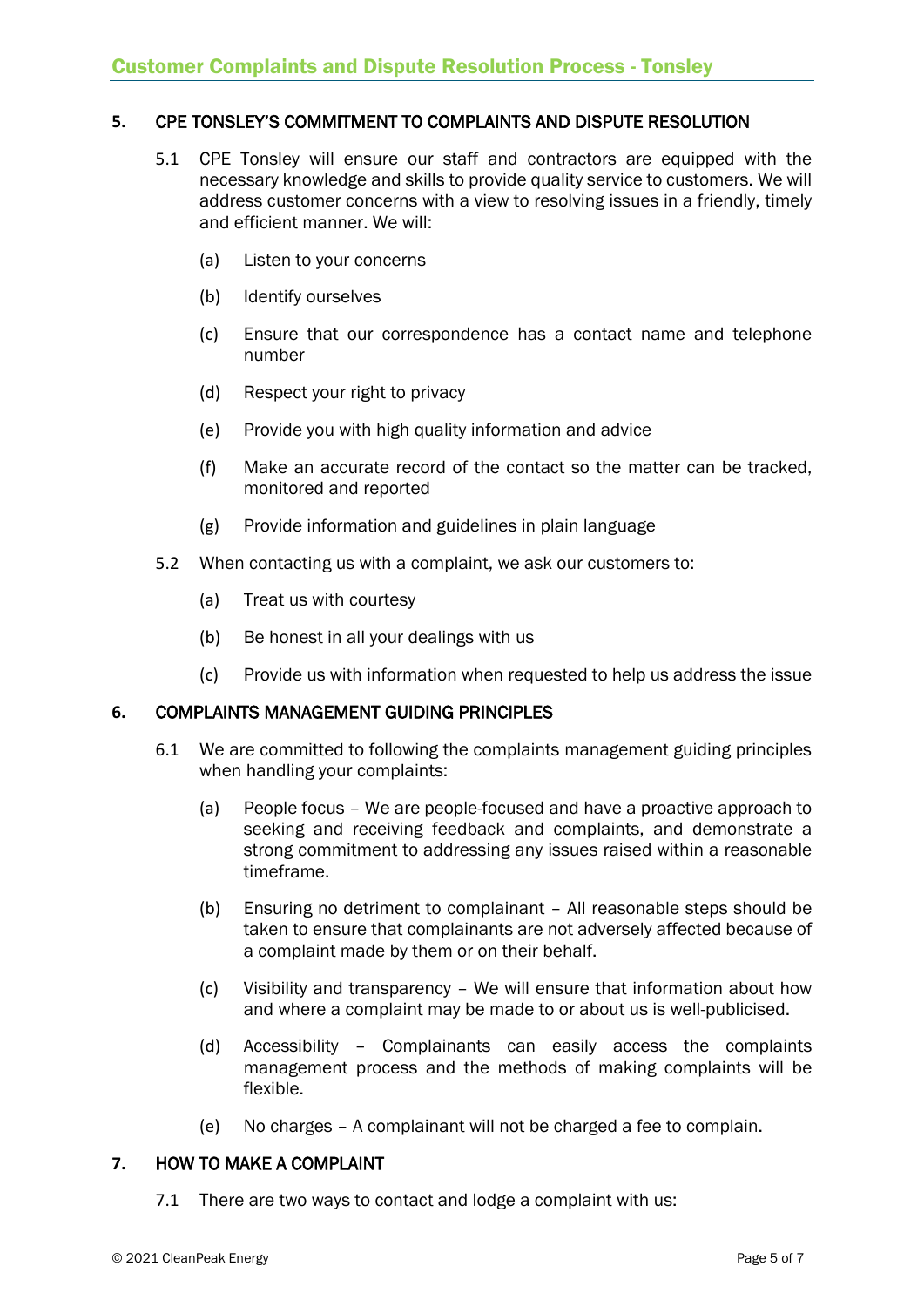#### Speak to our Customer Service staff

- 7.2 If you are dissatisfied with any of our products or services, please contact us on 1 300 057 405 and discuss your concern with our Customer Service staff. Alternatively, you can speak to us in person during office hours at our office in the MAB, being Tenancy 13, 6 MAB Eastern Promenade, Tonsley SA 5042.
- 7.3 Our Customer Service Centre staff are able to resolve most of your concerns over the telephone at the first point of contact. If you remain dissatisfied with the outcome, you may request to have your complaint reviewed by a Team Leader or our Customer Feedback Management Unit who will further investigate this matter.

#### Write to us

- 7.4 If you prefer, write to us at the following address with the details of your complaint:
- 7.5 CPE Tonsley Pty Ltd PO Box 786 North Sydney NSW 2059
- 7.6 Alternatively you can send an email to [service@cleanpeakenergy.com.au.](mailto:service@cleanpeakenergy.com.au)
- 7.7 Upon receipt of your letter or email, we will provide you with a written acknowledgement of your complaint as well as the contact details of the staff member who will be managing your complaint.

# Method of response

- 7.8 We endeavour to resolve all complaints at the first point of contact. However, there are some instances where this is not possible and further investigation may be required. In these instances, we will acknowledge receipt of your complaint within five business days and aim to provide you with a resolution within twenty business days.
- 7.9 Should we be unable to meet the timeframes, we will advise you of our suggested course of action and timeframe, as well as the name of a contact person for any further queries regarding this matter.
- 7.10 As a general rule, we will respond via the same channel as the complaint is received unless advised otherwise.

#### Complaint escalation

- 7.11 If you have attempted to resolve your concerns through the above process without resolution, you may escalate your complaint to the Chief Executive Officer of CleanPeak Energy for further review by writing to the Chief Executive Officer at either of the address in clauses 7.5 and 7.6.
- 7.12 If the matter still cannot be resolved, you will be advised of your option to escalate your grievances to EWOSA.
- 7.13 EWOSA can assist with complaints regarding billing, account payment, connection, supply, marketing and customer service.